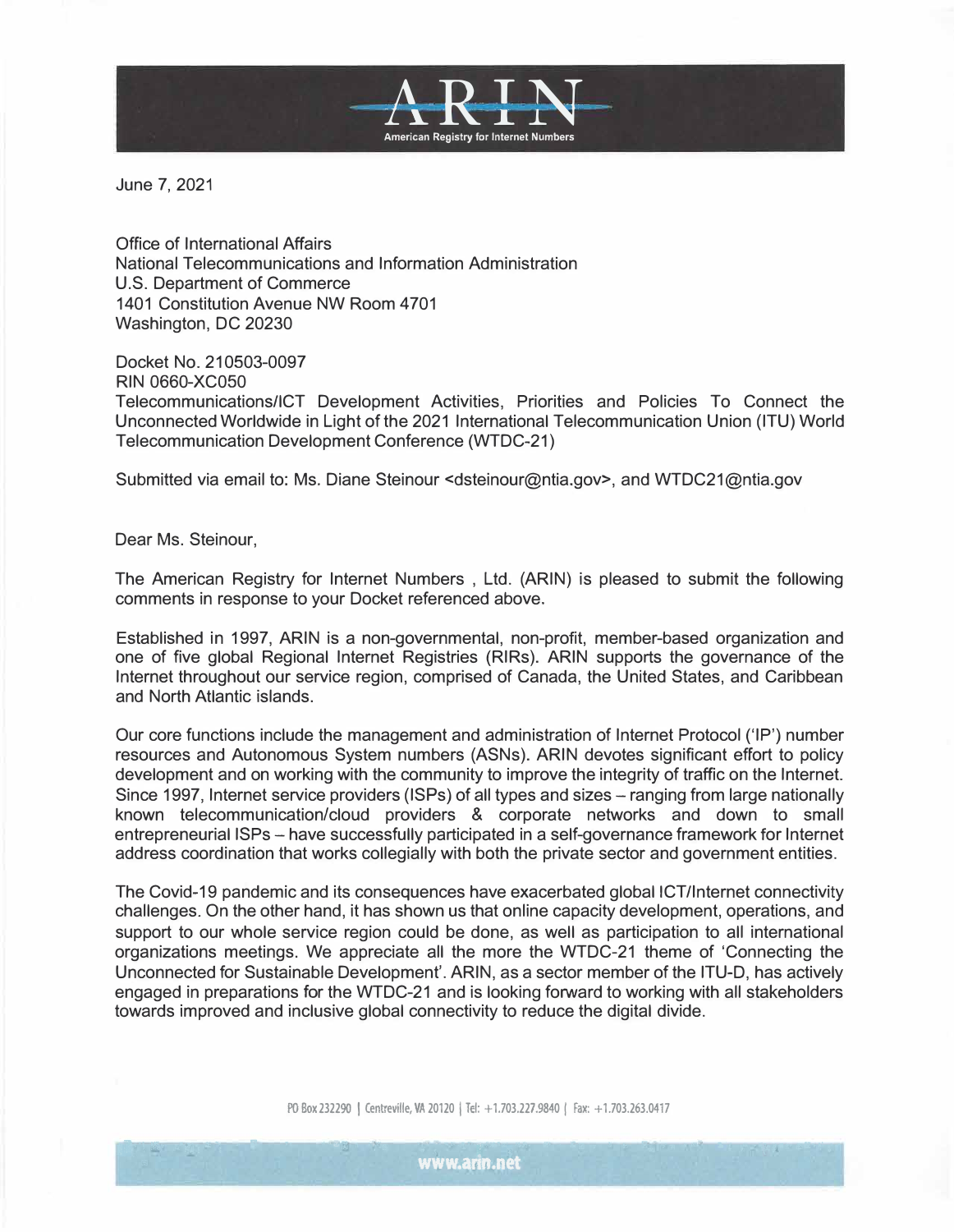Page Two

June 7, 2021 ARIN Response to Docket No. 210503-0097 RIN 0660-XC050

- 1. !CT/Internet Development: Regarding connectivity globally and nationally, it is crucial to continue promotion and implementation of IPv6 to keep the user experience at its best as the Internet grows. IPv6 provides a much larger address pool so that many more devices can be connected to the Internet. It also improves addressing and routing of network traffic. Because the free pool of IPv4 addresses has been depleted, customers will want to request IPv6 address space for new networks, and eventually transition their networks from IPv4 to IPv6. In addition to the main ARIN website, ARIN maintains a community blog called "Team ARIN" (www.teamarin.net) to inform individuals, businesses, civil society, and governments on issues facing the Internet community. The site features a library of IPv6 case studies which offer detailed accounts from organizations that have deployed IPv6. Guest authors from different organizations (including government, private sector and academia) share opportunities and challenges related to the deployment of IPv6. The case studies are available at: https://teamarin.net/get6/ipv6-case-studies/
- 2. Stakeholder Community & Capacity Development: In our approach to stakeholder engagement and capacity development, ARIN places strategic and operational focus on public sector awareness building, cooperation with law enforcement and public safety entities, technical community capacity building, Internet infrastructure resilience, and emerging networks support. As a result, our various meetings and fora serve to facilitate more effective technical coordination of the Internet. Furthermore, they:
	- support regional and global Internet public policy development consistent with the aim of an open, resilient and secure Internet;
	- support inter-agency collaboration on Internet-related issues amongst justice sector stakeholders, including law enforcement & public safety agencies;
	- foster broad participation in the Internet number resource policy development process; and
	- support development and resiliency of critical Internet infrastructure.
- 3. WTDC-21 Enabling Environment in Policies and Regulations: The growth of the Internet and the increase in usage (not least for the past year) has also brought a dramatic uptick in network security incidents as well as increased regulatory and legislative efforts to curb those incidents. There are growing calls to protect, strengthen, and localize critical internet infrastructure.